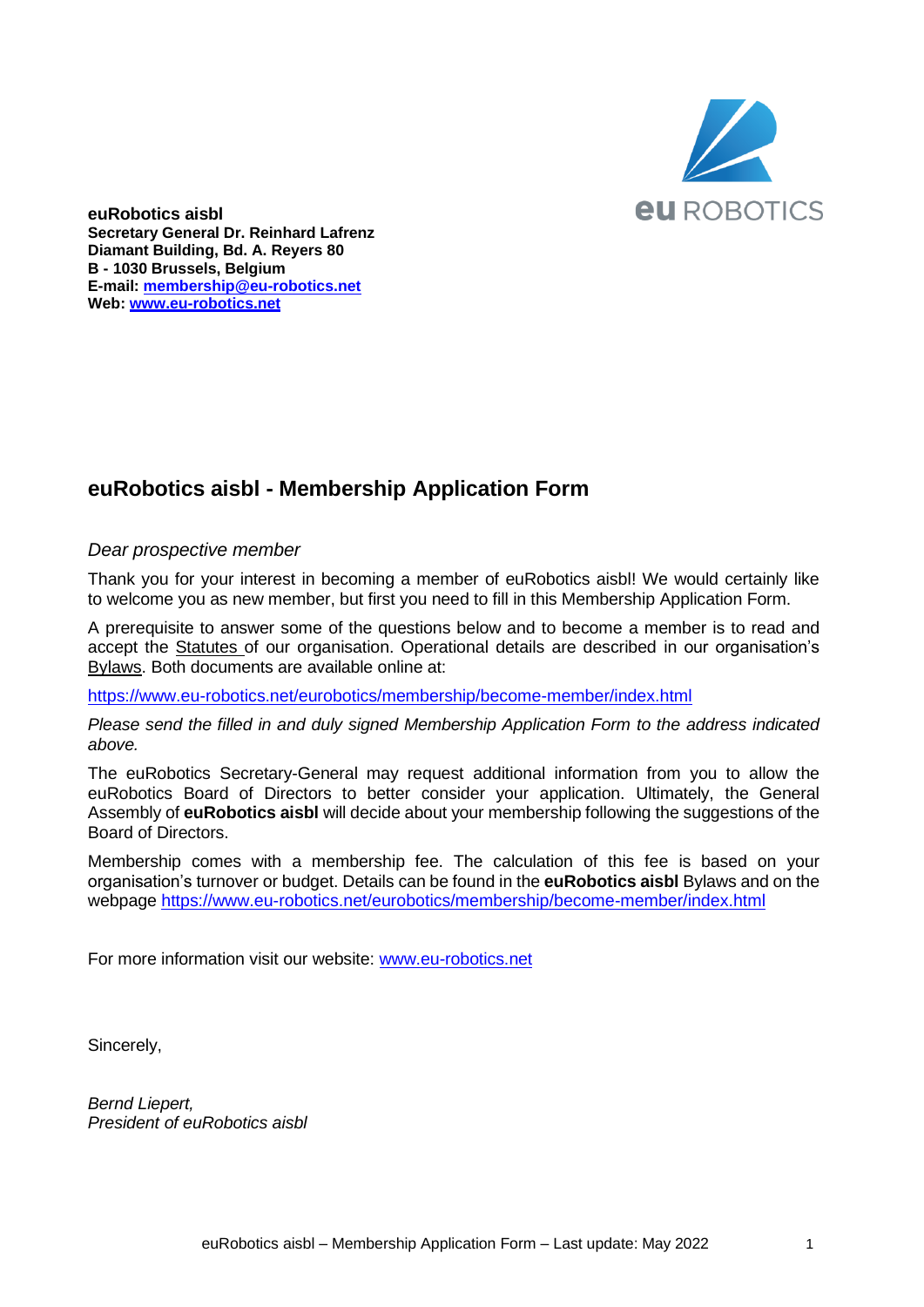# **euRobotics aisbl - Membership Application Form**

| (All fields are mandatory, if applicable.)                                                                                                                                                    |  |  |  |  |
|-----------------------------------------------------------------------------------------------------------------------------------------------------------------------------------------------|--|--|--|--|
| Application as*<br><b>Industry Member</b><br>Research Member<br>Associate Member<br>(*Please tick one answer only. For a definition of member categories see membership section in Statutes.) |  |  |  |  |
| A) Details of the organisation applying for membership                                                                                                                                        |  |  |  |  |
| Full Name of the Organisation:                                                                                                                                                                |  |  |  |  |
| <b>Short Name of the Organisation:</b>                                                                                                                                                        |  |  |  |  |
| Postal Address: Street Name or P.O.Box:                                                                                                                                                       |  |  |  |  |
| <b>Postal Address: Number:</b>                                                                                                                                                                |  |  |  |  |
| <b>Postal Address: Town:</b>                                                                                                                                                                  |  |  |  |  |
| <b>Postal Code / Cedex:</b>                                                                                                                                                                   |  |  |  |  |
| <b>Country:</b>                                                                                                                                                                               |  |  |  |  |
| <b>Internet Homepage:</b>                                                                                                                                                                     |  |  |  |  |
| If your organisation/company belongs to a larger group or is an affiliated company, please fill in the following<br>section:                                                                  |  |  |  |  |
| Affiliated organisation / company:                                                                                                                                                            |  |  |  |  |
| Name of affiliated organisation/company:                                                                                                                                                      |  |  |  |  |
| Yes<br>No<br>Already member of euRobotics aisbl?                                                                                                                                              |  |  |  |  |
| If yes, what is the membership number?                                                                                                                                                        |  |  |  |  |
| Type of organization (for an explanation please see membership section in statutes):<br>(Please tick one answer only.)                                                                        |  |  |  |  |
| Company pursuing research, design, development and / or manufacturing of robots in Europe.                                                                                                    |  |  |  |  |
| Company having a partnership relationship to the robotics industry, either as component supplier,<br>service provider, system integrator or end user.                                         |  |  |  |  |
| Research Technology Organisation (RTO) or department / institute / faculty of an RTO.                                                                                                         |  |  |  |  |
| Higher Education Establishment (HES) or department / institute / faculty of a HES.                                                                                                            |  |  |  |  |
| Other:                                                                                                                                                                                        |  |  |  |  |
|                                                                                                                                                                                               |  |  |  |  |

#### **VAT Number:**

*(In case you don't have a VAT number, please explain)*

## **If Billing address is different from postal address above, please add it here:**

**Billing Address: Street Name or P.O.Box:**

| <b>Billing Address Number:</b> |
|--------------------------------|
|--------------------------------|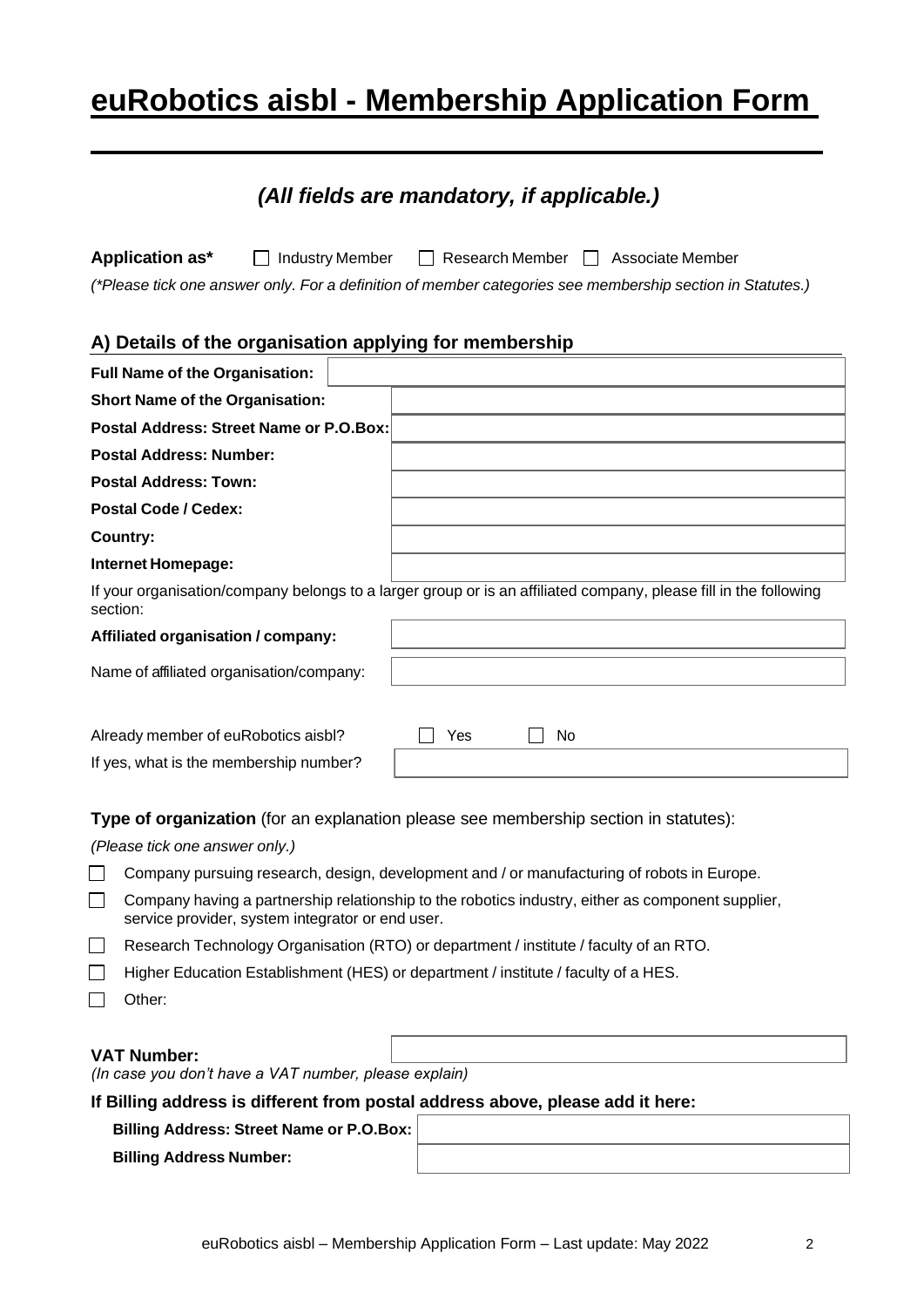| <b>Billing Address: Town:</b> |  |
|-------------------------------|--|
| <b>Postal Code / Cedex:</b>   |  |
| <b>Country:</b>               |  |

## **Billing contact – purchase/invoice/accounting department**

| Billing contact person(s):                                                                          |                   |  |  |  |  |
|-----------------------------------------------------------------------------------------------------|-------------------|--|--|--|--|
| <b>Billing email address:</b>                                                                       |                   |  |  |  |  |
| <b>Billing phone number:</b>                                                                        |                   |  |  |  |  |
| Purchase Order (P.O.) required?                                                                     | <b>No</b><br>∕es∥ |  |  |  |  |
| (P.O. is a reference you provide once or each year to be put on our invoice).                       |                   |  |  |  |  |
| Do you need the invoice for the next year to be sent before a specific date?<br>Yes  .<br><b>No</b> |                   |  |  |  |  |
| If yes, indicate the date:                                                                          |                   |  |  |  |  |

# **Billing platform**

| Does the invoice need to be placed on a specific web platform? |  | $\Box$ Yes $\Box$ No |  |  |  |
|----------------------------------------------------------------|--|----------------------|--|--|--|
|----------------------------------------------------------------|--|----------------------|--|--|--|

| Nο |
|----|
|----|

*(such as Chorus Pro, Peppol, BtoB router, Van, Ariba, Coupa, …)*

**Please provide the necessary link and information on how to use the platform:** 

## **Bank charges**

**The party owing payment will be responsible for bank and credit card charges assessed by its bank or the credit card issuer.**

## **Legal Status:**

*(Please tick only one abbreviation from the list below, according to the following explanations:)*

| GOV:        | Governmental (local, regional or national public or governmental organisations e.g.<br>libraries, hospitals, schools).                                                         |
|-------------|--------------------------------------------------------------------------------------------------------------------------------------------------------------------------------|
| INO:        | International Organisation (i. e. an international organisation established by<br>national governments).                                                                       |
| <b>JRC:</b> | Joint Research Centre (the Joint Research Centre of the European Community).                                                                                                   |
| PUC:        | Public Commercial Organisation (i. e. commercial organisation established and owned by<br>a public authority).                                                                 |
| PRC:        | Private Commercial Organisation including Consultant (i. e. any commercial<br>organisations / company owned by individuals either directly or by shares, physical<br>persons). |
| EEIG:       | European Economic Interest Group.                                                                                                                                              |
| PNP:        | Private Organisation, Non-Profit (i. e. any privately owned non-profit organisation).                                                                                          |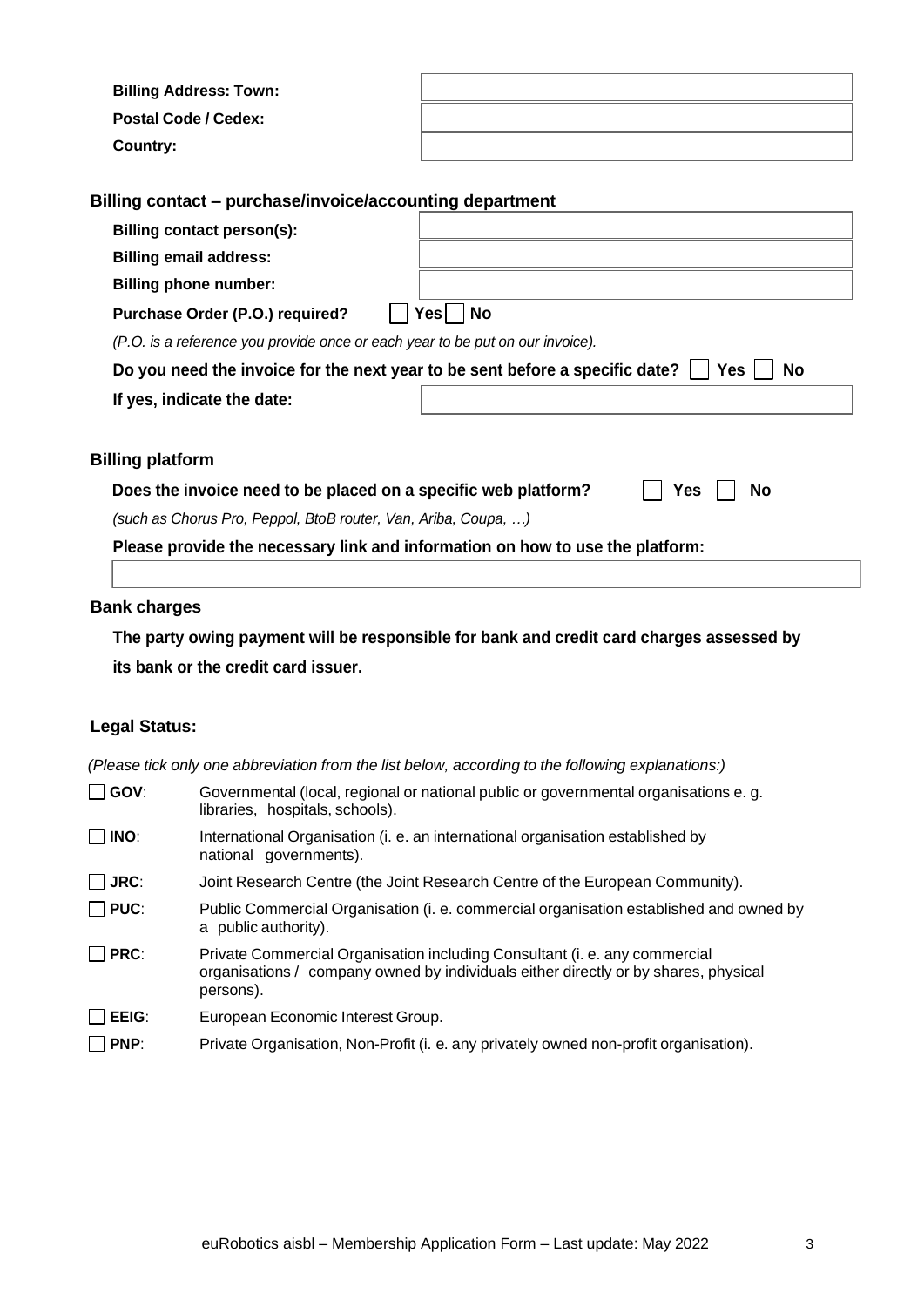### **Legal Registration Number:**

#### **Business Area (NACE Code):**

*(For further information on NACE Codes visit the following links:)*

[http://ec.europa.eu/eurostat/ramon/nomenclatures/index.cfm?TargetUrl=LST\\_NOM\\_DTL&StrNom=NACE\\_REV2](http://ec.europa.eu/eurostat/ramon/nomenclatures/index.cfm?TargetUrl=LST_NOM_DTL&StrNom=NACE_REV2&StrLanguageCode=EN) <http://ec.europa.eu/eurostat/documents/3859598/5902521/KS-RA-07-015-EN.PDF>

| Is your organisation an SME? | $\Box$ Yes | $\Box_{\rm NC}$ |
|------------------------------|------------|-----------------|
|------------------------------|------------|-----------------|



*(An SME is an independent company with: Less than 250 full time equivalent employees AND either a turnover of less than €50m OR a balance sheet of less than €43m.)*

#### **Organisational level**

(Please specify whether you apply as a legal entity (e.g., a company or university), or are affiliated with a legal entity (e.g., an affiliated company of a larger holding or a department or research group of a university). *Please also specify whether your affiliated entity is already a member:*

#### **We apply as**

 $\Box$  $\Box$ П

 $\Box$ an independent legal entity.

a governmental organisation / university.

an entity that is a subgroup of a larger entity that is already member. Name of that member:

an entity that is a subgroup of a larger entity that is NOT a member.

Name of that larger entity:

| My/our application relates to a subgroup of a larger entity. The level of this subgroup that we |
|-------------------------------------------------------------------------------------------------|
| represent is best described as (please tick only one):                                          |

| Affiliated company  | Faculty    | Department |
|---------------------|------------|------------|
| Institute           | Laboratory | Group      |
| $\mathsf{Other:}~'$ |            |            |

**Is robotics your organisations' core business or core research activity?**

|--|--|

| $\Box$ No<br>Yes |  |
|------------------|--|
|------------------|--|

## **If your organisation is commercial, is it product- or service-based?**

Product-based (including component and subsystem supply)

Service-based (including research and system integration services)

## **Number of staff whose work relates to robotics technology**

*(full-time equivalent employees)*

| $\Box$ 1 - 20     | $\Box$ 21 - 50   | $\Box$ 51 - 250 |
|-------------------|------------------|-----------------|
| $\Box$ 251 - 1000 | $\Box$ over 1000 |                 |

## **Company's robotics related turnover / organisation's robotics related budget**

*This response will determine the membership fee and the number of free tickets for the annual European Robotics Forum ERF, Europe's most important networking event. For details, see <http://www.eurobotics-project.eu/robotics-ppp/membership/membership.html>*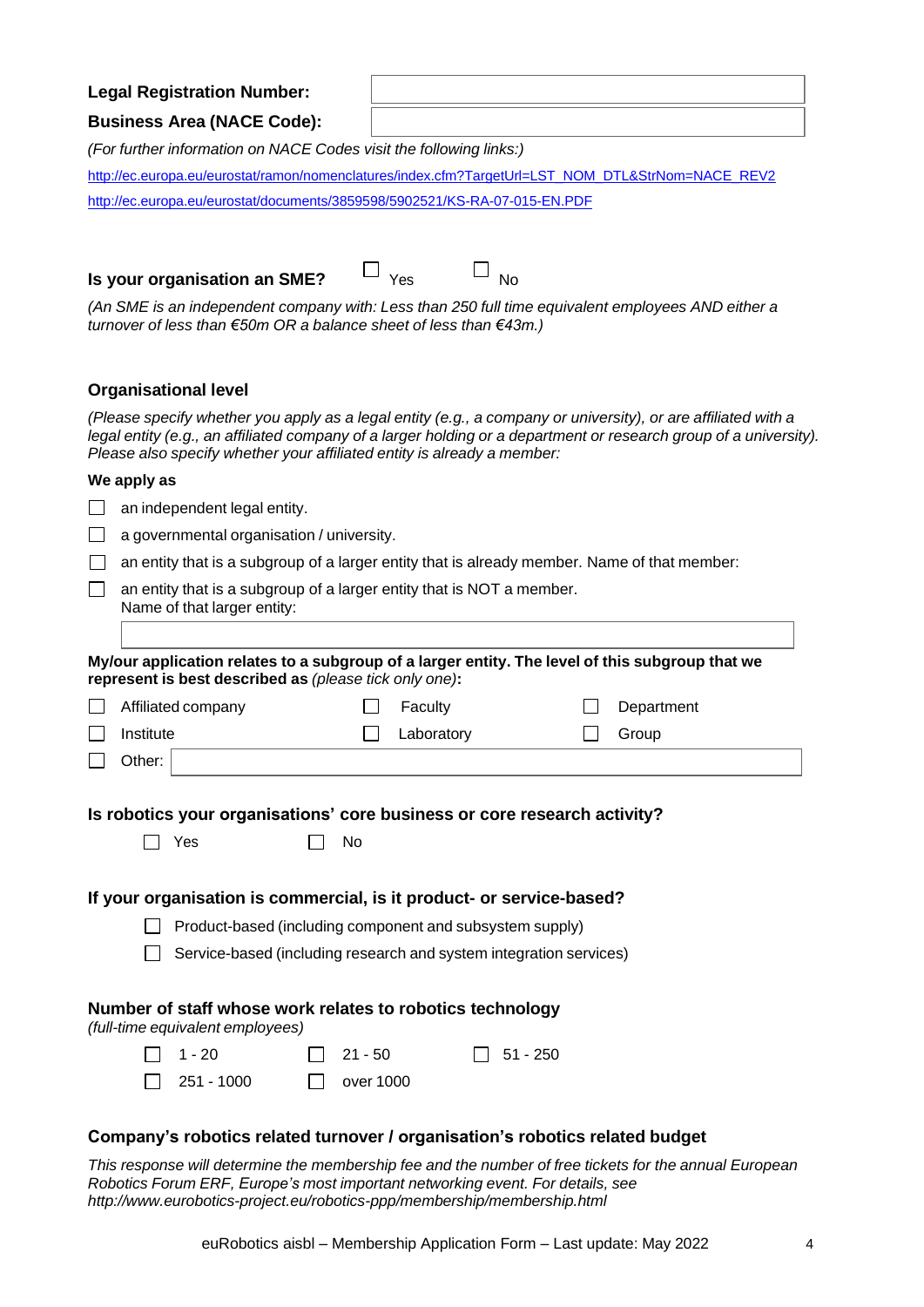| $\Box$ ∈0 - €200k                      | $\Box$ €200k - €2m                      | $\Box$ €2m - €10m |
|----------------------------------------|-----------------------------------------|-------------------|
| $\Box$ $\epsilon$ 10M - $\epsilon$ 50m | $\Box$ $\epsilon$ 50M - $\epsilon$ 100m | $\Box$ Over €100m |

| Percentage of robotics turnover that is generated in Europe: |  |
|--------------------------------------------------------------|--|
|                                                              |  |

## **Organisation profile:**

(Short general description of your organisation, ca. 5 lines of text

#### **Robotics related activities:**

(More specifics on robotics related activities of your organisation, especially the ones in Europe, ca. 5 lines of text)

## **Topic Groups**

**I am interested in actively contributing to the euRobotics aisbl Topic Group(s) from which I** find the latest list on the website following this link:

https://www.eu-robotics.net/eurobotics/activities/topic-groups-overview.html?changelang=1





I hereby indicate which groups are of my interest:

| - |  |
|---|--|
| ۰ |  |
|   |  |
|   |  |
| ۰ |  |

 $\Box$  I am interested in founding a new Topic or Interest Group in the area(s) of: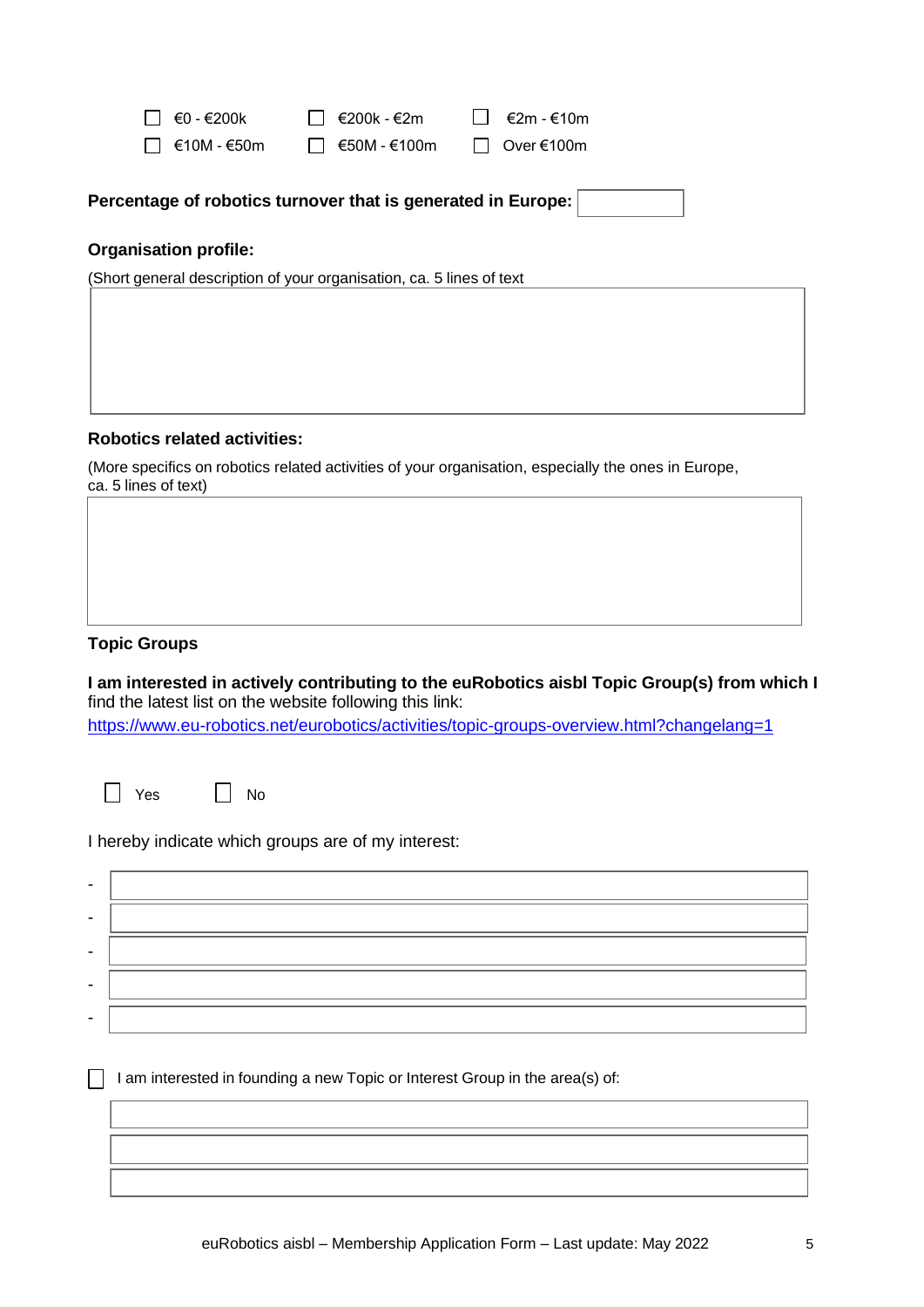## **B) Main Contact Point and Representative of the Member Organization**

| Family name:                                                                                                                                      |      |  |  |               |  |               |
|---------------------------------------------------------------------------------------------------------------------------------------------------|------|--|--|---------------|--|---------------|
| First name(s):                                                                                                                                    |      |  |  |               |  |               |
| Title:                                                                                                                                            |      |  |  |               |  |               |
| Gender:                                                                                                                                           | Male |  |  | Female        |  | <b>Divers</b> |
| <b>Position in organization:</b>                                                                                                                  |      |  |  |               |  |               |
| Department / Faculty / Institute / Laboratory / Group name:                                                                                       |      |  |  |               |  |               |
| Professional background:                                                                                                                          |      |  |  |               |  |               |
| <b>Phone: Direct line:</b>                                                                                                                        |      |  |  |               |  |               |
| <b>Mobile:</b>                                                                                                                                    |      |  |  |               |  |               |
| Email:                                                                                                                                            |      |  |  |               |  |               |
| Name Assistant / Secretary:                                                                                                                       |      |  |  |               |  |               |
| In absence of any assistant, name second contact person (other than legal like a                                                                  |      |  |  |               |  |               |
| scientific person):                                                                                                                               |      |  |  |               |  |               |
| <b>Phone Assistant / Secretary:</b>                                                                                                               |      |  |  |               |  |               |
| Phone second contact person:                                                                                                                      |      |  |  |               |  |               |
| Email second contact person:                                                                                                                      |      |  |  |               |  |               |
| Name of person who be happy to receive our newsletter:                                                                                            |      |  |  |               |  |               |
|                                                                                                                                                   |      |  |  |               |  |               |
|                                                                                                                                                   |      |  |  |               |  |               |
| Email address of these people:                                                                                                                    |      |  |  |               |  |               |
|                                                                                                                                                   |      |  |  |               |  |               |
|                                                                                                                                                   |      |  |  |               |  |               |
|                                                                                                                                                   |      |  |  |               |  |               |
| General email address to your company:                                                                                                            |      |  |  |               |  |               |
| <b>Phone reception:</b>                                                                                                                           |      |  |  |               |  |               |
|                                                                                                                                                   |      |  |  |               |  |               |
| ADDRESS OF THE MAIN CONTACT POINT (IF OTHER THAN A)                                                                                               |      |  |  |               |  |               |
| <b>Street name:</b>                                                                                                                               |      |  |  | <b>Number</b> |  |               |
| Town:                                                                                                                                             |      |  |  |               |  |               |
| Postal code / cedex:                                                                                                                              |      |  |  |               |  |               |
| <b>Country:</b>                                                                                                                                   |      |  |  |               |  |               |
|                                                                                                                                                   |      |  |  |               |  |               |
| I confirm that I am authorised to formally represent my company/organisation or subgroup thereof,<br>and have read the euRobotics aisbl statutes. |      |  |  |               |  |               |
| I undertake to inform my successor of this agreement in order to ensure a fluent follow-up between<br>euRobotics and my company.                  |      |  |  |               |  |               |
| Date:                                                                                                                                             |      |  |  |               |  |               |
| <b>Signature of representative:</b>                                                                                                               |      |  |  |               |  |               |

 $\overline{a}$